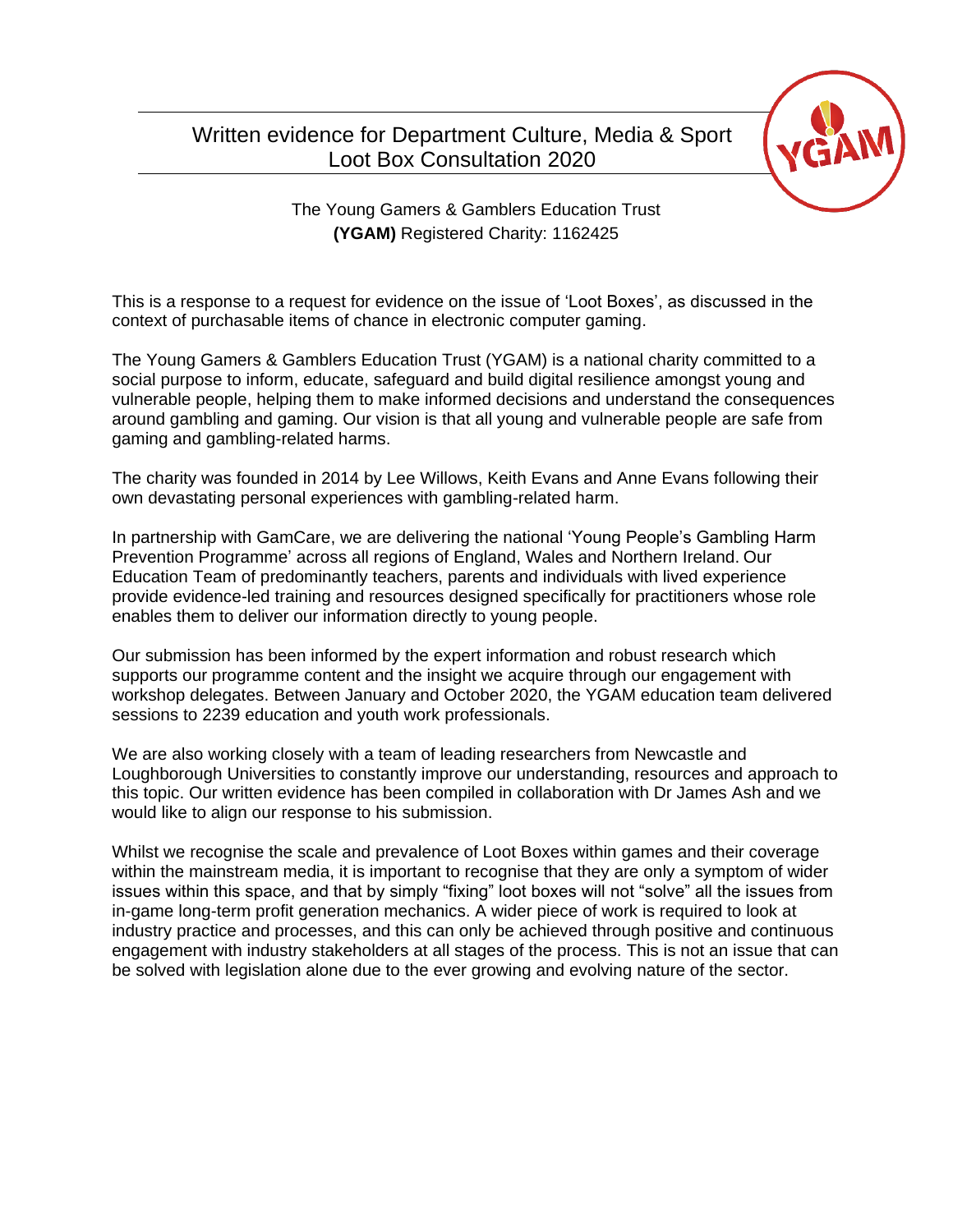## **Loot boxes in video games**

With the rise of mobile gaming growing exponentially in recent vears, many emplov a "free-toplay" model whereby the revenue is generated through a multitude of microtransactions. Loot boxes are also prevalent on home console and PC, as both a revenue stream in free-to-play games and as an additional feature to paid games. Whilst too numerous to list, loot boxes are employed frequently as a key microtransaction mechanism and are projected to generate £35bn in consumer spending by 2022 (MCV, 2018).

A 2020 report by the Society for the Study of Addiction found that a total of 58.0% of the top games on the Google Play store contained loot boxes, 59.0% of the top iPhone games contained loot boxes and 36.0% of the top games on the Steam store contained loot boxes. The report also found that 93.1% of the Android games that featured loot boxes and 94.9% of the iPhone games that featured loot boxes were deemed suitable for children aged 12+. Age ratings were more conservative for desktop games. Only 38.8% of desktop games that featured loot boxes were available to children aged 12+. (Zendle, Meyer, Cairns, Waters, & Ballou, 2020)

Many of the most popular and most famous gaming franchises utilise loot box mechanics as a way of unlocking in-game content. These franchises include Halo, Gears of War, FIFA and Call of Duty as well as having a prevalence in competitive E-Sports titles such as Counter Strike: GO, League of Legends and Street Fighter V. The latter not only enjoy huge player bases but also draw large viewer audiences to their respective E-Sports competitions. There has also been instances of games removing loot box mechanics from their games due to them being unpopular with their consumers. Examples of this are Star Wars: Battlefront II, Middle Earth: Shadow of War and Forza Motorsport 7.

During the delivery of our workshops, we always show delegates a picture of a loot box and ask the question "do you know what this is?". Whilst we do not formally collate data on responses, only 2 or 3 delegates per session (average size approx. 20) will answer correctly. Whilst we appreciate that more delegates will be aware of the existence of loot boxes, it is very clear during our sessions there is a lack of awareness and understanding of their mechanisms or involvement within games. This, to us, shows the importance of education programmes to ensure professionals and parents are provided with the information and tools to identify areas of risk and potential harm.

#### **The role of loot boxes**

Loot boxes are a "chance" mechanic used to "unlock" (make available) additional virtual content that can be used within the game. This content can be purely cosmetic, such as "skins" for characters and weapons that alter the appearance and add to the customisation of a player's experience as well as potentially unlocking more tangible content such as additional playable characters or levels. In console/PC games such as Counter Strike: GO, FIFA and many mobile games, loot boxes can also contain premium items that give the player a significant boost in the game such as more powerful weapons or characters. This is considered as a "pay-to-win" mechanic and is often viewed as problematic among gamers as it doesn't rely on skill within the game.

Loot boxes are usually offered free as a reward for progressing in the game or successfully performing certain feats. The intervals that they are awarded in this manner can be quite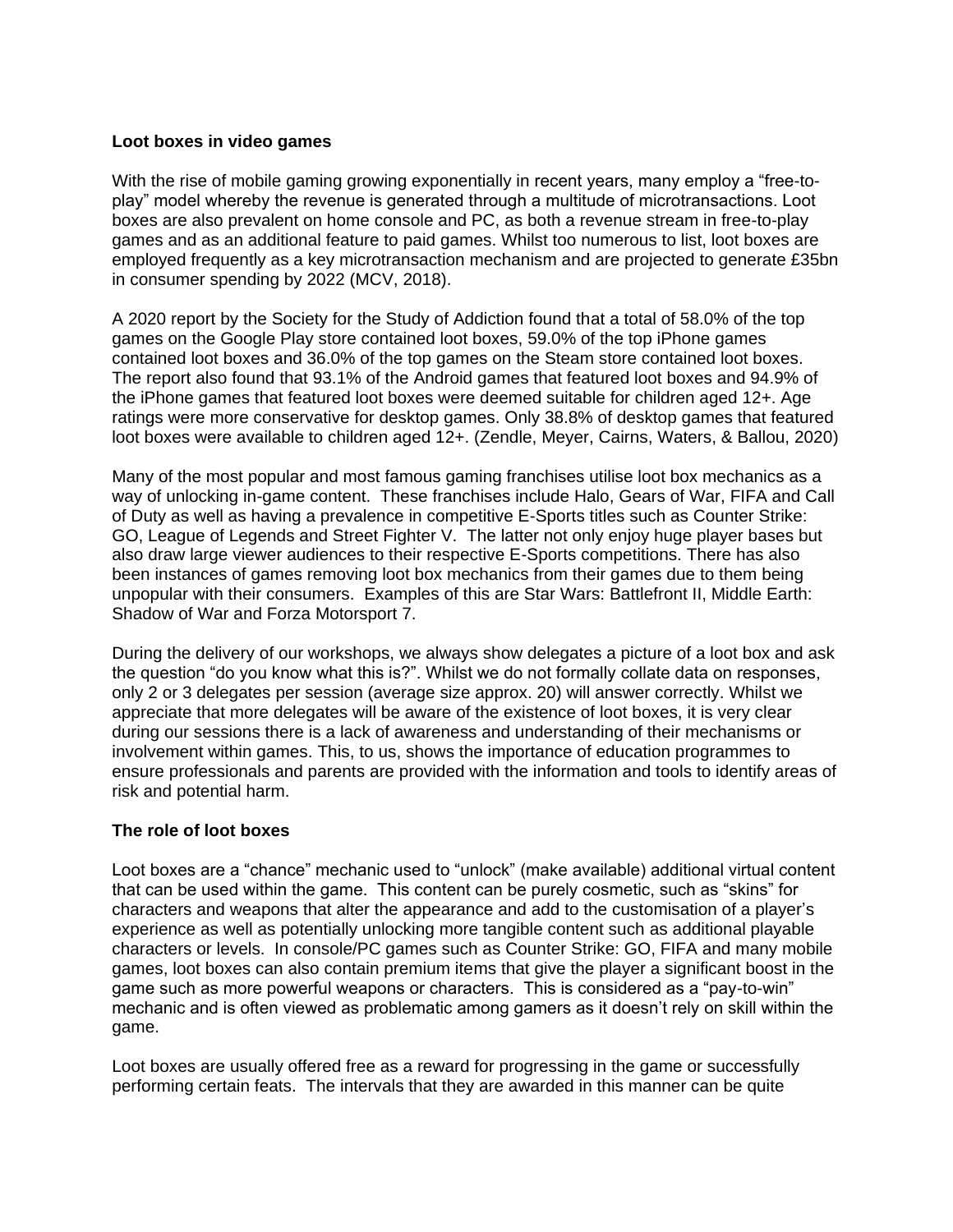sparse, leaving the only option to purchase if a player wants to acquire a volume of boxes and thus increase the likelihood of them containing sought after content.

The pricing model of loot boxes usually mirror a multi-buy discount mechanic which encourages consumers to buy more expensive packs of multiple loot boxes under the guise of them offering better value. For example, popular online shooter Overwatch prices their loot boxes in the following way. The base package is just two loot boxes for £2.09, but from there you have the options of five loot boxes for £4.99, 11 loot boxes for £9.19, 24 loot boxes for £17.49, and 50 loot boxes for £36.24. (Xbox Store, 2020)

#### **Potential to cause harms**

Based on probabilities, we do believe harms can be caused to players as a direct result of loot boxes. We base this assertion on research being conducted in this field but also by looking directly at the mechanisms involved, and at how they could be seen by players, particularly younger players, and influence their behaviours.

We are fully supportive of the ongoing research project lead by Dr James Ash and researchers from Newcastle and Loughborough Universities. Funded by the Economic and Social Research Council (ESRC), the research investigates the blurring between gaming and gambling in digital games, specifically around the purchase of loot boxes. This research values children and young people's first-hand experiences and reveals how they make sense of these gaming systems in their everyday lives at home. We believe these views are really important to capture and should be used to inform any initiatives, such as our education programmes, aimed at protecting future generations. The early analysis of their in-depth qualitative data suggests that loot boxes can and do cause harm.

The concern about allowing those under 18 to access loot boxes is that it is conditioning them to gambling behaviour when they are not of an appropriate age – there is a reason why gambling products are age restricted. The RSPH report 'Skins in the Game' found that 80% of the young people they spoke to viewed loot boxes as being addictive. The knock-on effect could be more adults developing gaming or gambling additions, however, there isn't any clear evidence yet to suggest that this is the case.

With games like FIFA providing information on the "odds" of unlocking certain players, it is easy to see how a player, wishing to be the best, could find themselves trapped in a cycle of opening a pack and hoping for a better result next time. Take a "player of the year" edition of footballer Lionel Messi for instance (total score 95), EA's own website states that for a player with a score of greater than 82 you have an 18% chance to unlock per pack opened. This percentage chance decreases to just 4.2% for a player with a score of 84, a decrease of 13.8% for a score difference of +2 points. At Lionel Messi's score of 95 it has been calculated that you have a less than 1% chance of attaining this rarity of item you would need to, on average, open 102 gold player packs costing 250 points per pack (25500 total), to purchase this number would, in real currency, cost £148.83 based on the odds alone.

The connection between this purchase and "real" currency diminished directly because of the packs purchase being made with in-game currency and not pounds and pence. It is due to this disconnect between "real" money we believe younger players in particular are less likely to recognise the actual costs of their actions. It is also important to highlight that due to the annual release of certain games (such as FIFA) any spends in say FIFA 20 are not usually transferable to the new game (FIFA 21) meaning that spend is lost to the player.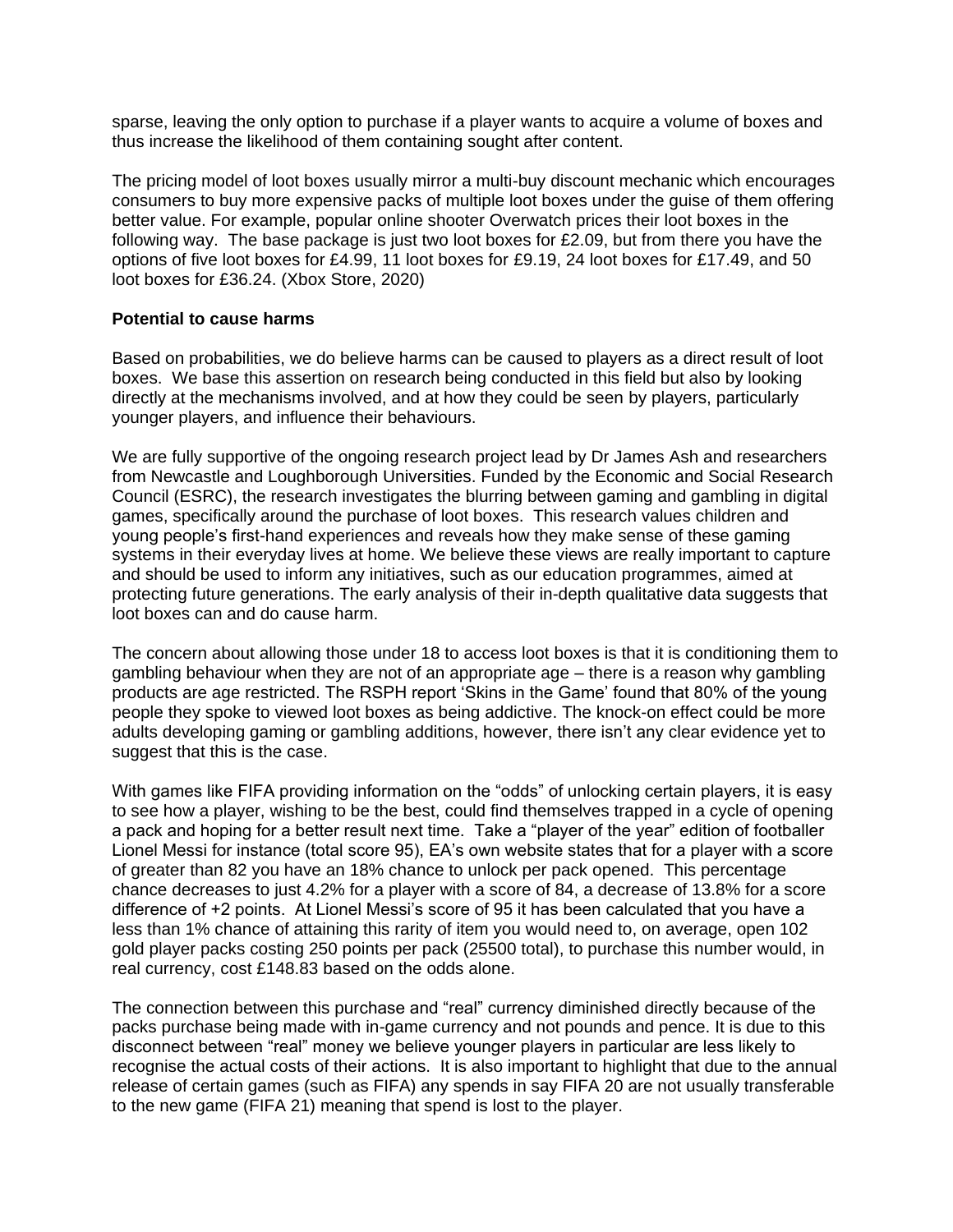Addressing the harms associated with digital in-game purchases requires the UK games industry to develop further self-awareness around this issue. In recent years, there has been both more discussions and actions to acknowledge how they can put both the consumers and the industries at risk. CEO of Epic Games Tim Sweeney, the creators of "Fortnite" which is one of the most popular games with children and young people argued that the games industry was profiting from "doing customers harm".

During his keynote speech at the Dice Summit in Las Vegas, Mr Sweeney encouraged reflection within the industry. "Do we want to be like Las Vegas, with slot machines or do we want to be widely respected as creators of products that customers can trust? I think we will see more and more publishers move away from loot boxes." (BBC, 2020)

Since 2019, Epic Games have taken steps to minimise the element of risk from their loot box mechanics by allowing players to view their contents before making a purchase. They are not alone and there have been many instances of loot boxes being removed from games entirely, including Star Wars: Battlefront II, Middle Earth: Shadow of War and Forza Motorsport 7. It is evident that many within the games industry acknowledge the ethical questions and potential harms of loot box mechanics on their consumers.

#### **Protecting young and vulnerable people**

We strongly believe evidence-led, age-appropriate education is essential to safeguard future generations and prevent gaming and gambling harms. This education should be targeted at not just children but also parents, teachers, youth workers and those with influence over young people.

We think it is especially vital to ensure parents are informed as they are usually the ones who purchase the games for their children. The enormous variety of games and in-app purchases available can make it confusing for parents to keep on top of safety controls. Through our educational resources and Parent Hub website (www.parents.ygam.org), we are focused on providing crucial information to parents so they can identify changes in behaviours and understand the effects this may have on mental and financial wellbeing.

We believe game developers have a responsibility to produce, or work with third parties to produce information in a clear format suitable for professionals, parents/guardians to understand the key mechanisms within their game. This would enable them to understand and make informed decisions particularly where the player is under 18.

Another area that should be looked at carefully is self-regulation and a code of practice for developers with the focus being on not what they can do, but what they should do in relation to profit generation. The activity of gaming is playing an increasingly influential part in the lives of young people therefore developers should consider the wider implications of their behaviours and a code of practice to protect consumers should be at the heart of it.

Setting limits on the number of loot boxes that can be opened daily or on the amount that can be spent in app should also be considered. This would act to set a hard limit on players who could get caught in a ludic loop. It may also act to help players take a break from the game itself if this is indeed the mechanism they are drawn to.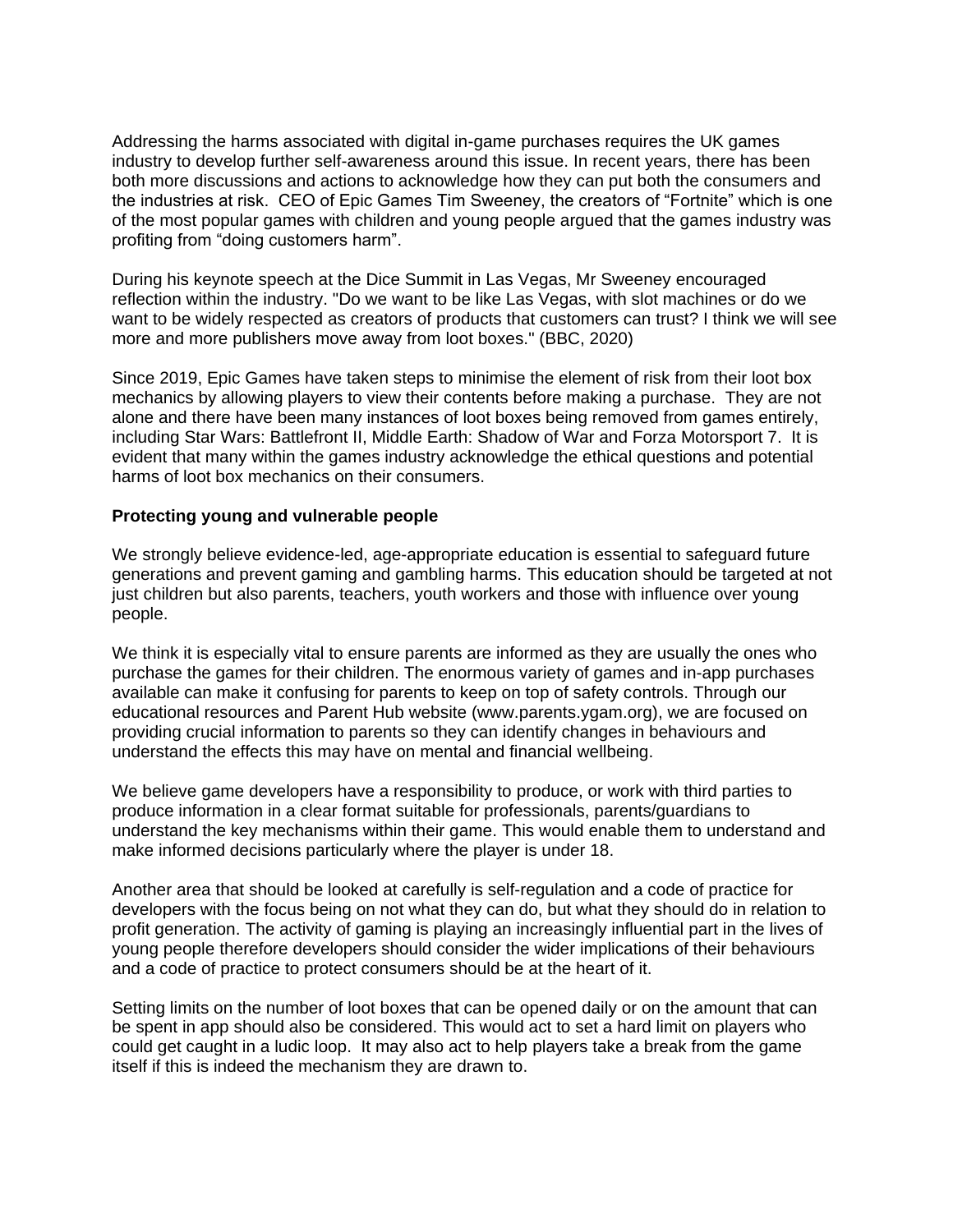Many games now instead implement in-game market places and/or season passes as a form of maintaining income without relying on loot boxes, showing that there is a move away from loot boxes. However, it is our belief that loot boxes are only one part of a larger issue that should be considered. Loot boxes where players are encouraged to purchase more and more, or where the game relies on push notifications to "sell" offers and time-limited deals should look to take a player well-being approach.

# **Conclusions**

Through our engagement with education and partnership with the research of Dr James Ash at Newcastle University, we believe that there is compelling evidence to suggest that loot boxes and other in-game mechanics can and do cause levels of harm with children and young people.

Young people are gaming more, and screen time has increased. We do recognise that gaming offers many benefits to young people as evidenced during the lockdown, including a way for young people to keep in touch with their peers and to enhance their learning. However, there are risks so it is crucial all stakeholders connected to the sector work together to support initiatives that raise awareness of the harms associated with gaming. Keeping future generations safe, especially during these unprecedented times, should be a priority for everyone including the Government and gaming industry.

The unique nature of the gaming industry and the harms they present is one that requires a thoughtful and informed approach to minimise negative effects and help safeguard children and young people. Through our work we understand that continuing education is vital to the success of any measures that may be deemed appropriate. Equally important is the necessity to work closely with the games industry to help deliver a solution and ensure collaboration and ethical considerations are at the heart of the industry. Ultimately, we believe that without comprehensive education programmes and collaboration representing two key pillars of the solution, any impact of regulatory intervention will be lessened.

Evidence-led education is essential to safeguard future generations and prevent harm.